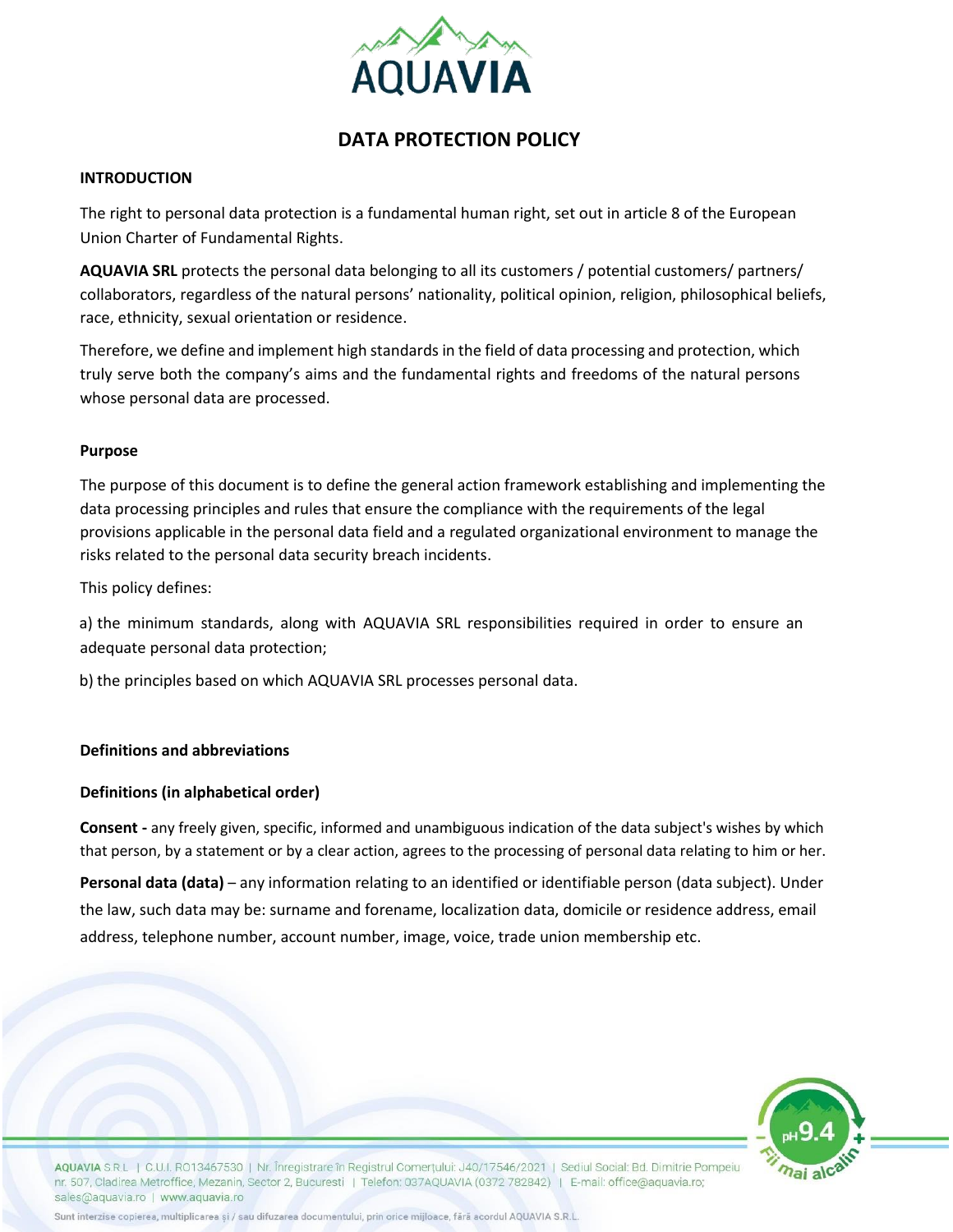

**Personal data having an** identification or a general applicability **function** – the numbers which are used to identify a person in certain record-keeping systems, and which have a general applicability, such as: personal number code, series and number of the identity document, passport number, driving license number, social insurance or health insurance number.

**Biometric data** - personal data resulting from specific processing techniques relating to the physical, physiological or behavioural characteristics of a natural person, which allow or confirm the unique identification of that natural person, such as voice, facial images or dactyloscopic data

**Recipient** - a natural or legal person, public authority, agency or another body, to which the personal data are disclosed, whether a third party or not. However, public authorities which may receive personal data in the framework of a particular inquiry in accordance with the European Union or the national law shall not be regarded as recipients; the processing of those data by those public authorities shall be in compliance with the applicable data protection rules according to the purposes of the processing.

**Controller** - the natural or legal person, public authority, agency or other body which, alone or jointly with others, determines the purposes and means of the processing of personal data; where the purposes and means of such processing are determined by EU or national law, the controller or the specific criteria for its nomination may be provided for by EU or national law.

**Third party** - a natural or legal person, public authority, agency or body other than the data subject, controller, processor and persons who, under the direct authority of the controller or processor, are authorised to process personal data.

**Person authorized** to process data (authorized person) – the controller or the processor or the persons who, under the controller's or processor's direct authority, are authorized to process data

**Person authorized by the operator (processor)** - a natural or legal person, public authority, agency or other body which processes personal data on behalf of the controller.

**Data subject** - an identifiable natural person who can be identified, directly or indirectly, in particular by reference to an identifier such as a name, an identification number, location data, an online identifier



AQUAVIA S.R.L. | C.U.I. R013467530 | Nr. Înregistrare în Registrul Comertului: J40/17546/2021 | Sediul Social: Bd. Dimitrie Pompeiu nr. 507, Cladirea Metroffice, Mezanin, Sector 2, Bucuresti | Telefon: 037AQUAVIA (0372 782842) | E-mail: office@aquavia.ro; sales@aquavia.ro | www.aquavia.ro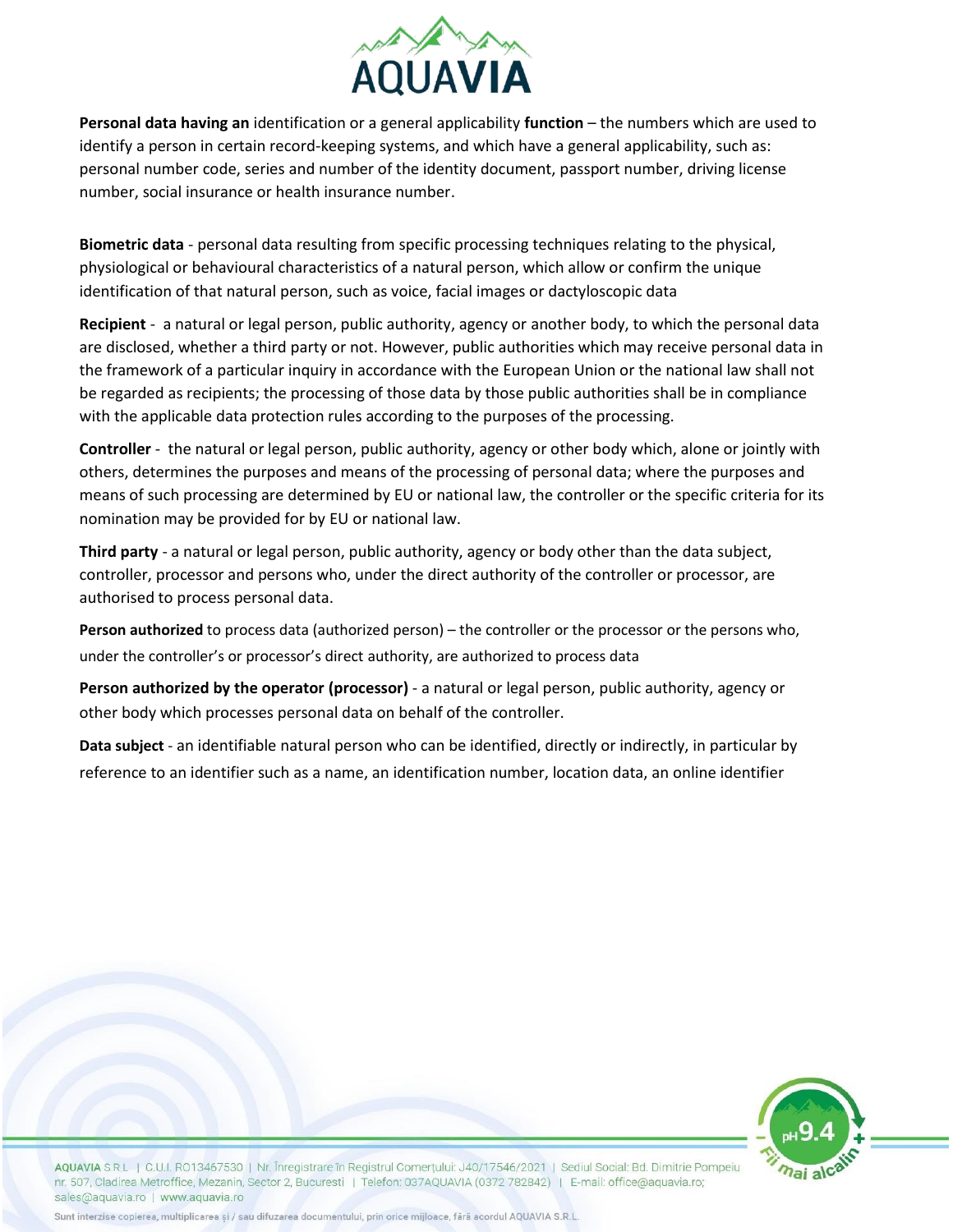

or to one or more elements specific to the physical, physiological, genetic, mental, economic, cultural or social identity of that natural person. At AQUAVIA SRL, the personal data being processed are from the following categories of data subjects, including, but not limited to:

Customers / potential customers / former customers / damaged third parties etc) – for the data processed in order to deliver distribution services;

Employees and collaborators of AQUAVIA SRL

Customers / potential customers / visitors / employees – for the data processed for monitoring / ensuring the security of people, premises and / or public / private assets;

Natural persons, representatives of legal entities with whom AQUAVIA SRL comes into contact as a customer or in order to enter into future partnerships, agreements, contracts.

**Personal data processing (processing)** - any operation or set of operations which is performed on personal data or on sets of personal data, whether or not by automated means, such as collection, recording, organisation, structuring, storage, adaptation or alteration, retrieval, consultation, use, disclosure by transmission, dissemination or otherwise making available, alignment or combination, restriction, erasure or destruction.

**Processing of specific categories of personal data** - processing of personal data revealing racial or ethnic origin, political opinions, religious or philosophical beliefs, or trade union membership, and the processing of genetic data, biometric data for the purpose of uniquely identifying a natural person, data concerning health or data concerning a natural person's sex life or sexual orientation.

## **Cross-border processing** - means:

a) either the processing of personal data which takes place in the context of the activities of establishments in more than one Member State of a controller or processor in the European Union if the controller or processor is established in more than one Member State; or

b) the processing of personal data which takes place in the context of the activities of a single establishment of a controller or processor in the European Union but which substantially affects or is likely to substantially affect data subjects in more than one Member State



AQUAVIA S.R.L. | C.U.I. RO13467530 | Nr. Înregistrare în Registrul Comertului: J40/17546/2021 | Sediul Social: Bd. Dimitrie Pompeiu nr. 507, Cladirea Metroffice, Mezanin, Sector 2, Bucuresti | Telefon: 037AQUAVIA (0372 782842) | E-mail: office@aquavia.ro; sales@aquavia.ro | www.aquavia.ro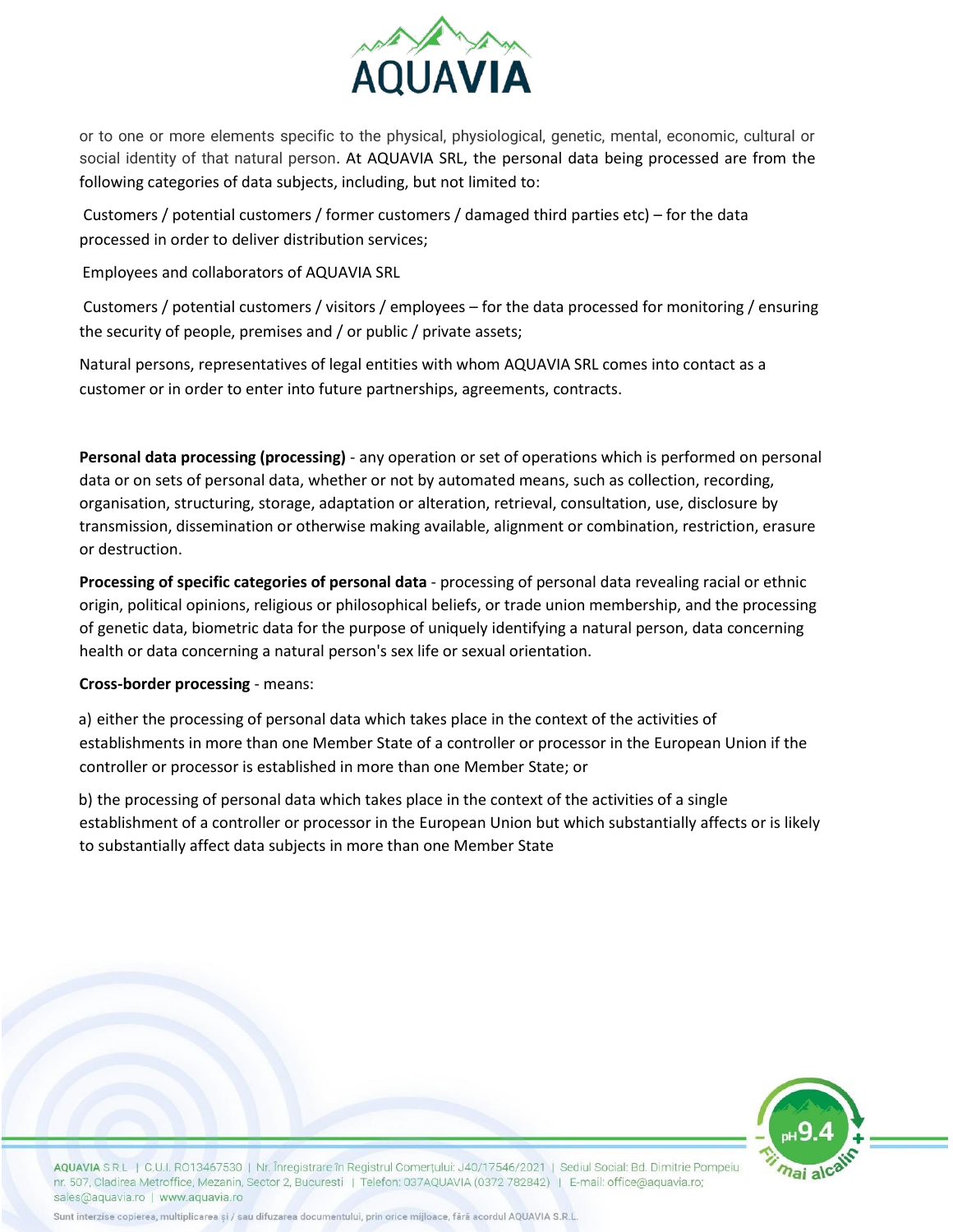

**Pseudonymisation** - the processing of personal data in such a manner that the personal data can no longer be attributed to a specific data subject without the use of additional information, provided that such additional information is kept separately and is subject to technical and organisational measures to ensure that the personal data are not attributed to an identified or identifiable natural person.

**Data protection officer (DPO)** – under the legal context of Regulation (EU) 2016/679, it means the key person whose role  $-$  at company level  $-$  is:

a) to monitor compliance with the regulation, with other European Union or national data protection legal provisions and with the policies of the controller or processor in relation to the protection of personal data,

b) to propose the assignment of responsibilities, and carry out the actions of awareness-raising and training of the staff involved in processing operations, as well as the related audits.

**Restriction of processing** – the marking of stored personal data with the aim of limiting their processing in the future.

**Personal data processing standard** – the set of concepts, guiding principles, rules that describe the fundamental requirements to be met both by AQUAVIA SRL as controller, and by its employees, with regard to personal data processing and protection.

# **Abbreviations (in an alphabetical order)**

**ANSPDCP** – The National Authority for the Supervision of Personal Data Processing

**CNP** – personal number code

**CUI** – tax identification code

**DPO** – data protection officer (this abbreviation is in English)

**GDPR** - Regulation (EU) 2016/679 of the European Parliament and of the Council of 27 April 2016 on the protection of natural persons with regard to the processing of personal data and on the free movement of such data, and repealing Directive 95/46/EC (this is the English abbreviation of the General Data Protection Regulation)



AQUAVIA S.R.L. | C.U.I. R013467530 | Nr. Înregistrare în Registrul Comertului: J40/17546/2021 | Sediul Social: Bd. Dimitrie Pompeiu nr. 507, Cladirea Metroffice, Mezanin, Sector 2, Bucuresti | Telefon: 037AQUAVIA (0372 782842) | E-mail: office@aquavia.ro; sales@aquavia.ro | www.aquavia.ro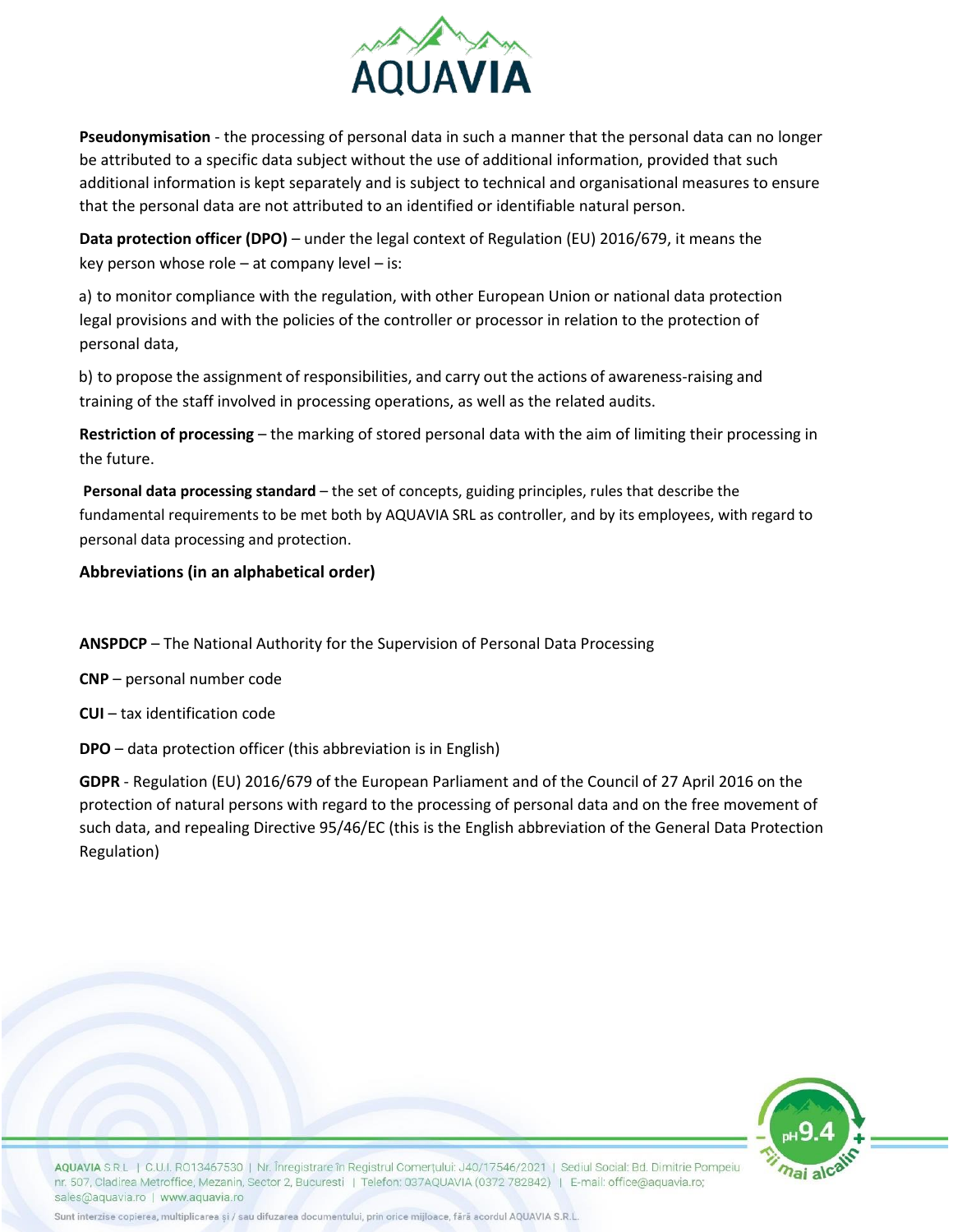

#### **Regulatory Framework**

This policy is governed by the following regulations:

**Regulation (EU) 2016/679 of the European Parliament and of the Council of 27 April 2016** on the protection of natural persons with regard to the processing of personal data and on the free movement of such data, and repealing Directive 95/46/EC;

**Law 129/2018** amending and supplementing Law No. 102/2005 regarding the incorporation, organization and operation of the National Authority for the Supervision of Personal Data Processing, and repealing Law no. 677/2001 for persons's protection with regard to personal data processing and the free movement of such data;

**Law no. 190/2018** on the measures implementing Regulation (EU) 2016/679 of the European Parliament and of the Council of 27 April 2016 on the protection of natural persons with regard to the processing of personal data and on the free movement of such data, and repealing Directive 95/46/EC (General Data Protection Regulation);

**Law no. 506/2004** regarding the processing of personal data and the protection of privacy in the electronic communications sector;

**Decisions of ANSPDCP**;

**ISO 27001:2018 Standard.**

#### **DATA PROTECTION**

The objectives pursued by AQUAVIA SRL with regard to personal data protection are to:

Ensure the proven compliance with the general data protection regulation and the responsibility of AQUAVIA SRL with regard to personal data protection, particularly in respect of the implementation of the appropriate technical and organizational measures;

Fully comply with the partners' applicable personal data protection requirements;

Increase the awareness of the importance of personal data protection among employees;

Provide plans and resources in the situations resulting from data security breaches;



AQUAVIA S.R.L. | C.U.I. R013467530 | Nr. Înregistrare în Registrul Comertului: J40/17546/2021 | Sediul Social: Bd. Dimitrie Pompeiu nr. 507, Cladirea Metroffice, Mezanin, Sector 2, Bucuresti | Telefon: 037AQUAVIA (0372 782842) | E-mail: office@aquavia.ro; sales@aquavia.ro | www.aquavia.ro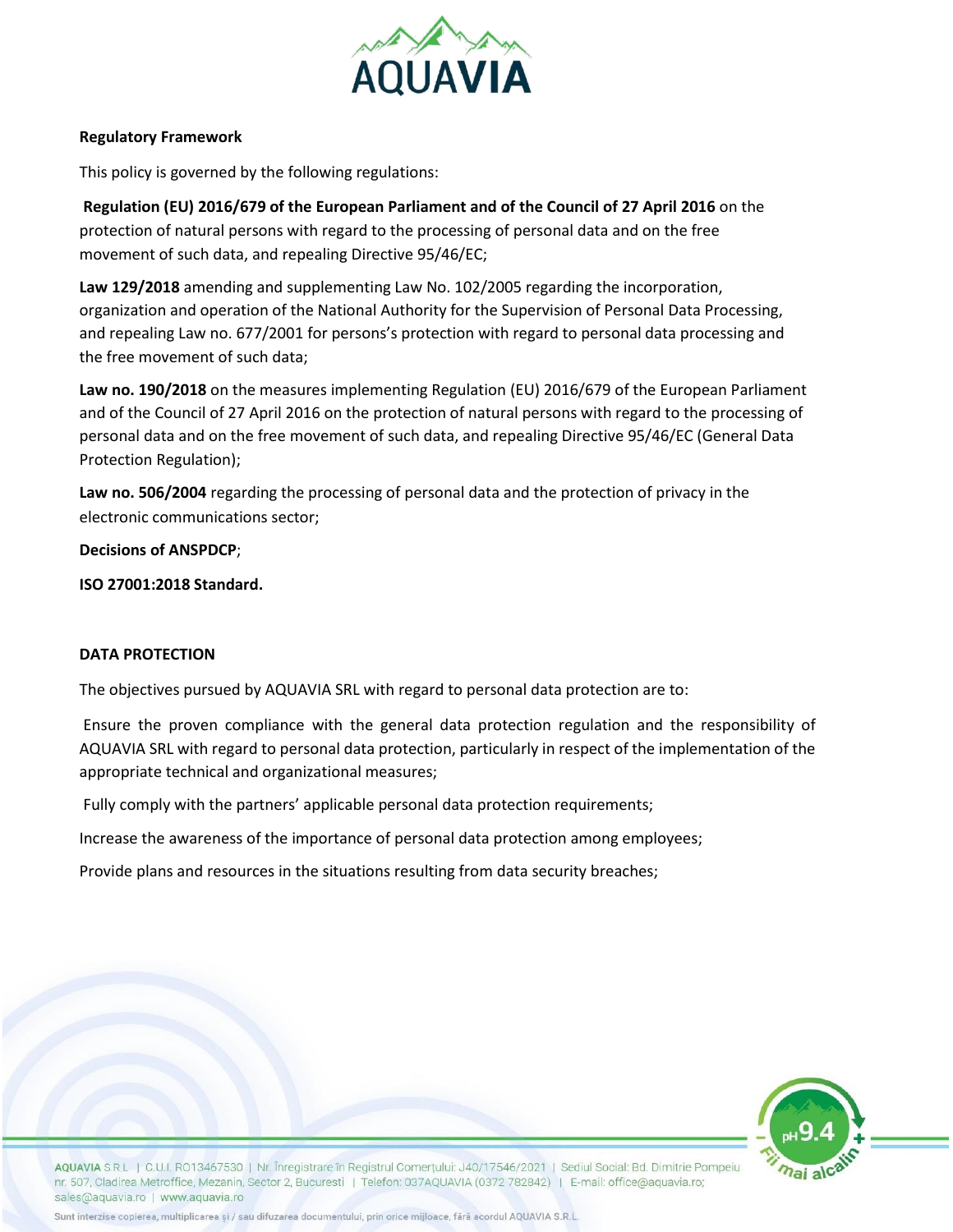

Provide efficient channels for notifying ANSPDCP and the data subjects with regard to the data protection security incidents.

Strengthen customers' trust in the services provided by AQUAVIA SRL;

Enhance service competitiveness by using high performance technologies and equipment for the personal data protection activity;

Develop the employees' professional skills with regard to personal data protection;

Identify, analyse and realistically assess personal data-related risks;

Mitigate the negative impact which certain potential personal data protection-related risks might have on the company's activity;

# **Principles**

To ensure an appropriate level of personal data protection and consistently and uniformly apply the rules in the field, AQUAVIA SRL shall give consideration to the following:

Processing the personal data of potential customers, customers, its employees, the data subjects as defined in the personal data protection legislation, in accordance with the legal provisions;

Complying with the data protection principles whilst carrying out the companies' operational activities;

Transparency with regard to the categories of personal data processed within the company, as well as with regard to the purposes of the processing activities, the personal data recipients;

Data subjects' rights: right to being informed, right of access, right to rectification, right to erasure, right to restriction of processing, right to data portability, right to object, right of not being subject to individual decision-making, based on automated processing only, right to lodge a complaint with a supervisory authority and right to initiate court proceedings;

Implementing certain technical and organizational measures meant to guarantee the natural persons' rights and freedoms;

Designating a Data Protection Officer (DPO) and setting up a current support structure for the DPO;



AQUAVIA S.R.L. | C.U.I. R013467530 | Nr. Înregistrare în Registrul Comertului: J40/17546/2021 | Sediul Social: Bd. Dimitrie Pompeiu nr. 507, Cladirea Metroffice, Mezanin, Sector 2, Bucuresti | Telefon: 037AQUAVIA (0372 782842) | E-mail: office@aquavia.ro; sales@aquavia.ro | www.aquavia.ro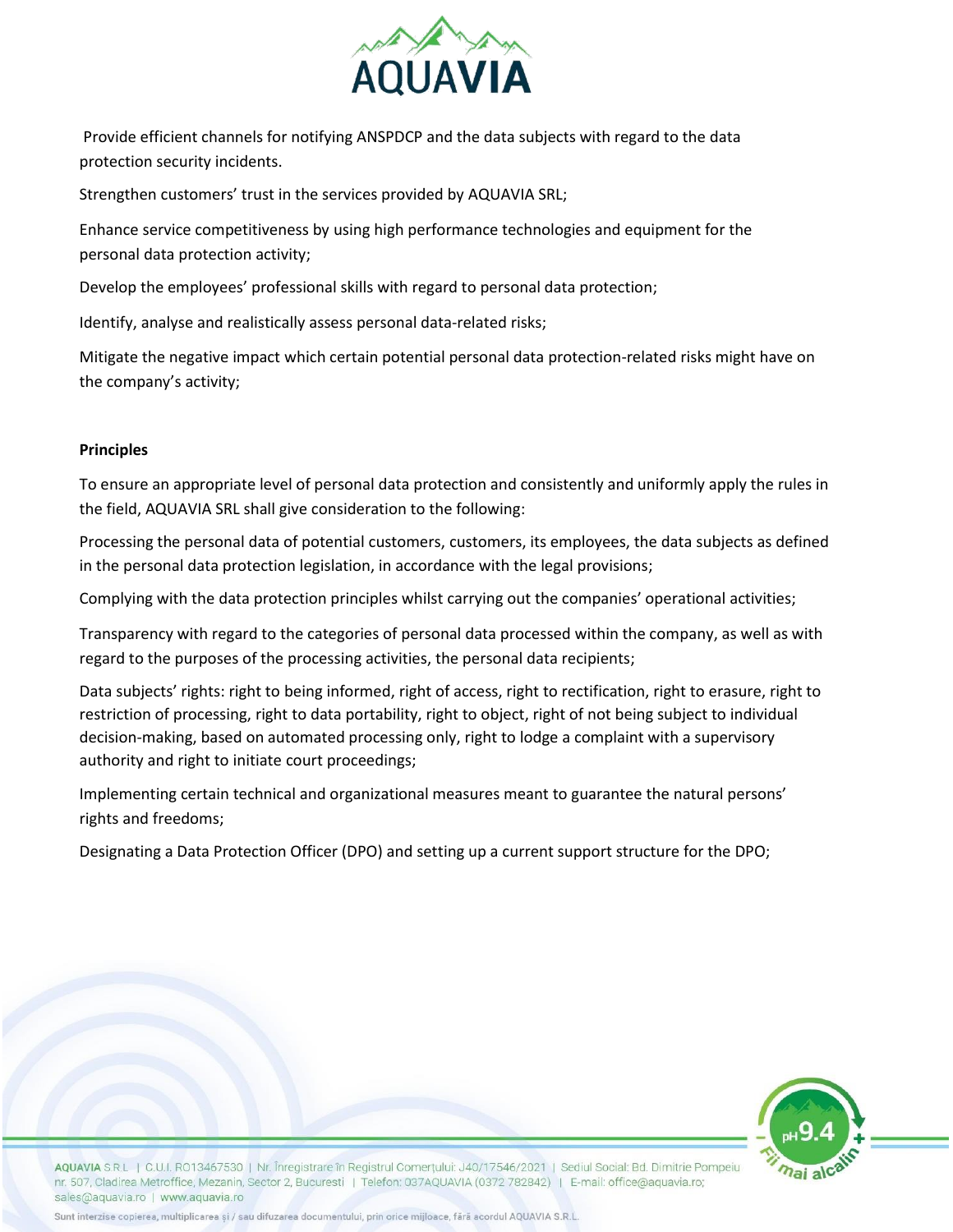

Establishing the roles and responsibilities of the company's employee with regard to the personal data processing activities and operations;

Defining data processing and protection standards aligned to the requirements of the applicable legal provisions in the field;

Requirements of ISO 27001 standard on information security.

# **DPO**

The personal data protection officer - DPO – within AQUAVIA SRL:

- a) Has a key role in building and promoting an organizational culture in the field of data protection.
- b) Is an autonomous unit providing information and advice on personal data protection to AQUAVIA, the company's processors, as well as the employees in charge with data processing, with regard to the obligations they have under the applicable legal regulations.
- c) Supports and brings its expertise to the implementation of the key elements required in order to ensure the compliance with the applicable legislation on personal data protection;
- d) A discussion partner in all the works/ projects / activities that require or cover personal data processing – with all the company structures and across all the company levels;
- e) A contact point with ANSPDCP and the data subjects.

# **Personal data users**

The personal data users have the following responsibilities:

a) To strictly comply with both the applicable legal provisions, and the internal rules of AQUAVIA governing personal data processing and protection;

b) To report to DPO any situation which represents or might lead to a deficiency, non-compliance or incident relating to a personal data security breach.

## **General processing rules**

## **Lawfulness of processing**

AQUAVIA SRL aims to carry out data processing by complying with following lawfulness conditions, as applicable:



AQUAVIA S.R.L. | C.U.I. R013467530 | Nr. Înregistrare în Registrul Comertului: J40/17546/2021 | Sediul Social: Bd. Dimitrie Pompeiu nr. 507, Cladirea Metroffice, Mezanin, Sector 2, Bucuresti | Telefon: 037AQUAVIA (0372 782842) | E-mail: office@aquavia.ro; sales@aquavia.ro | www.aquavia.ro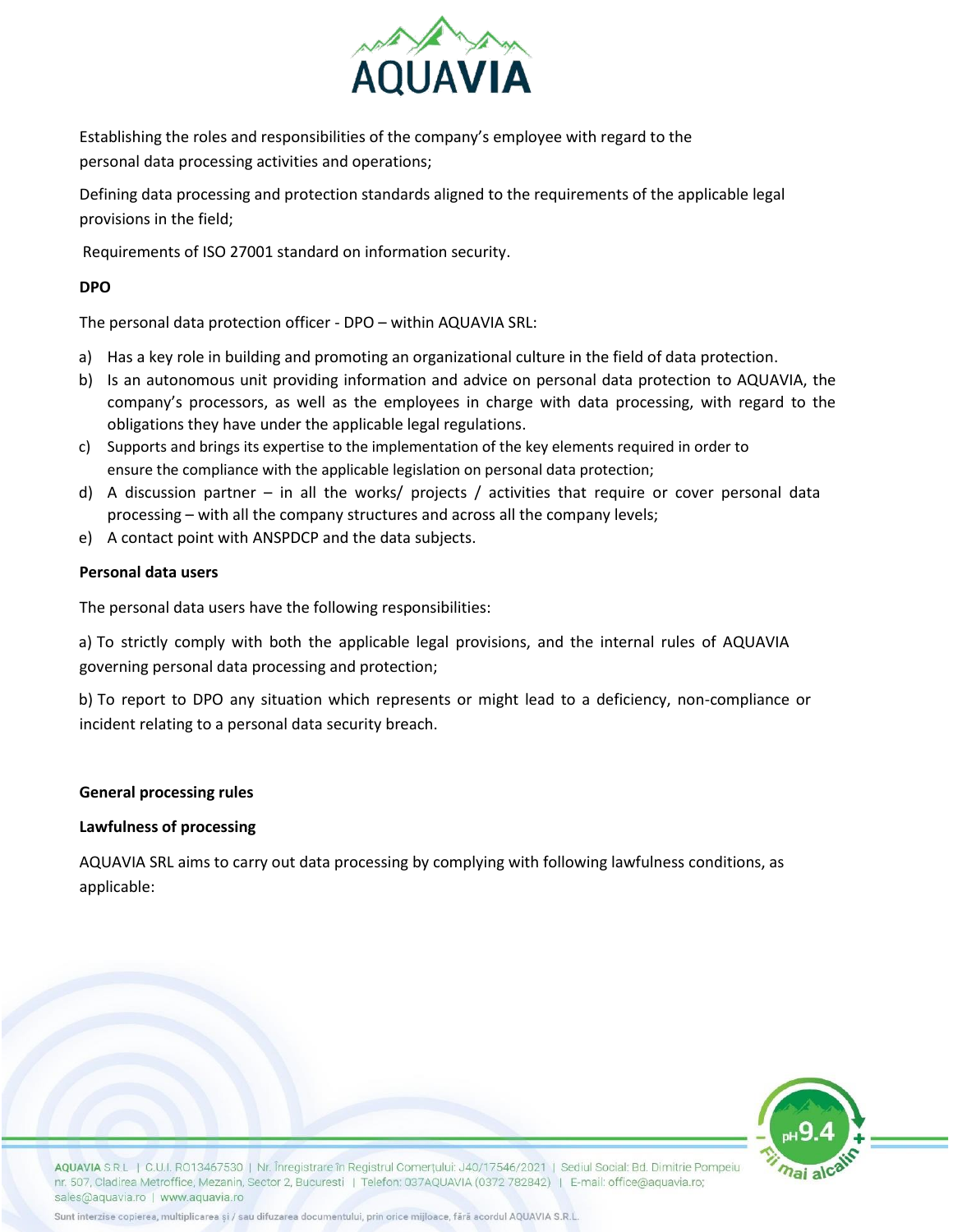

a) Consent - the data subject has given consent to the processing of his or her personal data for one or more specific purposes.

b) Performance/Entering into a contract - processing is necessary for the performance of a contract to which the data subject is a party or in order to take steps at the request of the data subject prior to entering into a contract.

c) Legal obligation - processing is necessary for compliance with a legal obligation to which the controller is subject.

d) Legitimate interests – processing is necessary for the purposes of the legitimate interests pursued by AQUAVIA SRL or by a third party, except where such interests are overridden by the interests or fundamental rights and freedoms of the data subject.

e) Vital interest - processing is necessary in order to protect the vital interests of the data subject or of another natural person.

f) Public interest - processing is necessary for the performance of a task carried out in the public interest or arising from the exercise of the public authority vested in the controller.

# **Processing of special categories of personal data**

The processing of personal data revealing racial or ethnic origin, political opinions, religious or philosophical beliefs, or trade union membership, and the processing of genetic data, biometric data for the purpose of uniquely identifying a natural person, data concerning health or data concerning sex life or sexual orientation shall be prohibited.

## **Information to be provided to the data subject**

Under all circumstances, AQUAVIA SRL shall inform the data subject about the following, at the time when it obtains the data:

a) the identity of the controller and its representative, if applicable;

b) the purpose of the data processing as well as the legal basis for the processing (if the processing is based on legitimate interests, reference shall be made to such interests);

c) the existence of the right to withdraw consent when the processing is based on consent and there no longer is any other ground for processing;



AQUAVIA S.R.L. | C.U.I. RO13467530 | Nr. Înregistrare în Registrul Comertului: J40/17546/2021 | Sediul Social: Bd. Dimitrie Pompeiu nr. 507, Cladirea Metroffice, Mezanin, Sector 2, Bucuresti | Telefon: 037AQUAVIA (0372 782842) | E-mail: office@aquavia.ro; sales@aquavia.ro | www.aquavia.ro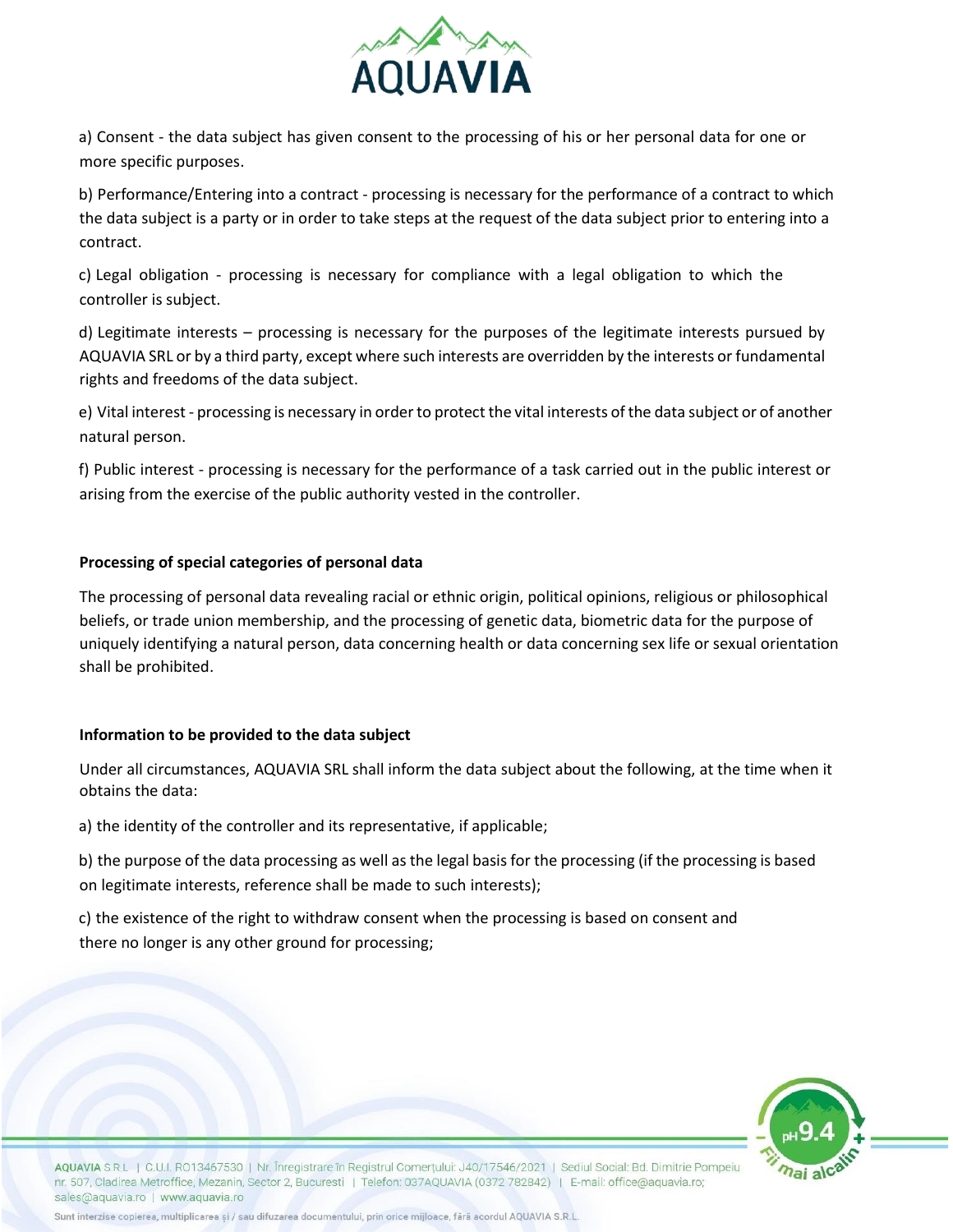

- d) the recipients or categories of recipients;
- e) whether the provision of all the data is mandatory and the consequences of the refusal to provide such data;

f) the existence of the data subject's rights provided by law, as well as the conditions under which such rights may be exercised;

g) the intention to transfer the data outside the European Union or to an international organization, including a reference to the applicable safeguards;

h) the period for which the data will be stored or the criteria used to determine that period;

i) information about the existence of automated decision-making, if applicable, as well as useful information about the logic involved and the significance of such processing;

j) any other information the provision of which is required under a decision of ANSPDCP, depending on the specific nature of the processing.

## **Data processing period**

The processing duration is limited depending on the purpose envisaged by the respective processing. It may be expressed in time units (years/ months) or by reference to a future event (e.g.: end of contractual relations etc).

#### **Special processing rules**

## **Processing of customers' data for advertising / marketing / publicity purposes**

a) AQUAVIA SRL shall inform the data subject about the processing of his/her personal data and for the abovementioned purposes via specific documents, ensuring the data subject's right to opt for the processing of his/her personal data and for those purposes.

b) AQUAVIA SRL processes personal data for advertising / marketing / publicity provided that the data subject gave his/her explicit and unequivocal consent (obtained by ticking the "Yes" option in a letter format or electronically) in order to receive communications from AQUAVIA SRL for such purposes.

c) The data subject is entitled to object at any time, free of charge, and without having to give any reason, to his/her data being processed for direct marketing, by the operator or to them being sent to third parties (including from within GIVESC A/S group) for such a purpose.

d) Before any processing of personal data for advertising / marketing / publicity purposes, AQUAVIA SRL shall check the existence of the data subject's valid consent for that matter, for the entire duration



AQUAVIA S.R.L. | C.U.I. RO13467530 | Nr. Înregistrare în Registrul Comertului: J40/17546/2021 | Sediul Social: Bd. Dimitrie Pompeiu nr. 507, Cladirea Metroffice, Mezanin, Sector 2, Bucuresti | Telefon: 037AQUAVIA (0372 782842) | E-mail: office@aquavia.ro; sales@aquavia.ro | www.aquavia.ro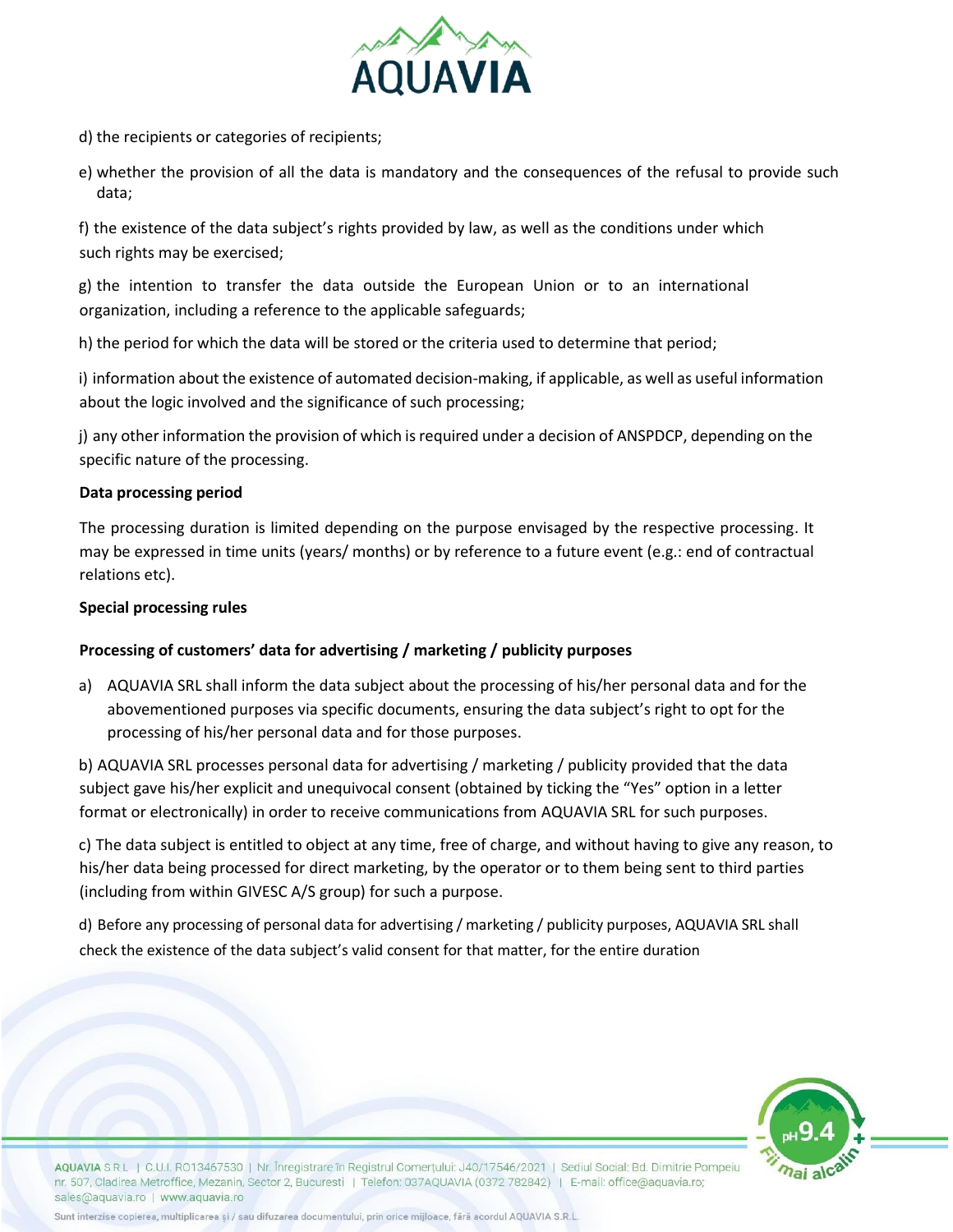

of the processing / at the time of initiating any advertising, marketing, publicity action (e.g.: the possibility that the data subject had not exercised his/her right to object).

## **Processing of non-customers' data for advertising / marketing / publicity purposes**

Besides the conditions set out in "Processing of customers' data for advertising/ marketing / publicity purposes" paragraph, when dealing with data belonging to non-customers:

- AQUAVIA SRL shall avoid the collection and processing of the data which are not required for advertising / marketing / publicity purposes, in order to minimize the data being processed.

- If AQUAVIA SRL does not obtain data directly from the data subject, the company has the obligation to provide the information set out in the "Providing information to the data subject" paragraph:

a) within a reasonable period after obtaining the data, but at the latest within one month, having regard to the specific circumstances in which the data are processed;

b) if the data are to be used for communication with the data subject, at the latest at the time of the first communication to that person;

c) if a data disclosure to another recipient is envisaged, at the latest when the data are first disclosed.

Before initiating any action the purpose of which is that AQUAVIA SRL collects certain data belonging to non-customers, the DPO shall be requested to give his/her approval about the lawfulness conditions of such data collections.

## **Processing of data belonging to third parties**

For the operations carried out in collaboration with third parties (e.g. distribution), AQUAVIA shall get the third parties' consent / shall provide information about personal data processing, via specific clauses inserted in the documents used by the company for the operations carried out by this type of data subjects, prior to the initiation of any third parties' personal data processing.

# **Processing of the data with a general applicability identification function**

The processing of this category of data (including their disclosure to third parties shall only be made if the information provision conditions set out in the "Providing information to the data subject" paragraph and at least one of the conditions below are met – at the same time:

a) The data subject explicitly gave his/her consent;

b) The processing is explicitly set out in a legal provision;



AQUAVIA S.R.L | C.U.I. RO13467530 | Nr. Înregistrare în Registrul Comertului: J40/17546/2021 | Sediul Social: Bd. Dimitrie Pompeiu nr. 507, Cladirea Metroffice, Mezanin, Sector 2, Bucuresti | Telefon: 037AQUAVIA (0372 782842) | E-mail: office@aquavia.ro; sales@aquavia.ro | www.aquavia.ro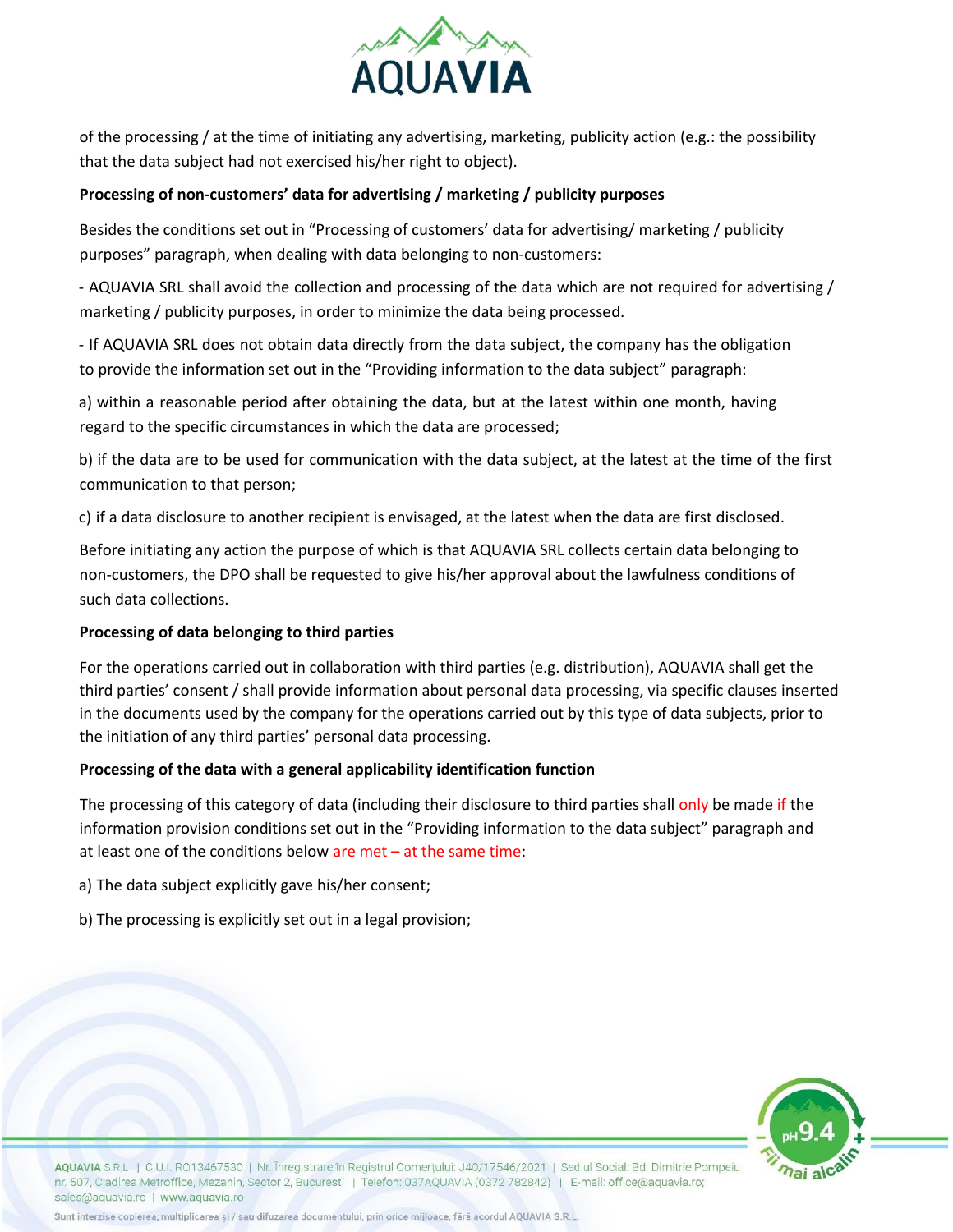

c) ANSPDCP gave its prior approval, and provided that adequate safeguards are put in place in order to protect the data subjects' rights (in cases other than those listed above).

## **Adequate safeguards to ensure the respect of the data subjects' rights**

The adequate safeguards to be put in place to ensure the respect of the data subjects' rights include, but are not limited, to the following:

- a) the purpose of the processing must be determined, explicit and legitimate;
- b) measures meant to ensure the exercise of the data subjects' rights are established and implemented;
- c) the data are stored for just as long as it is necessary in order to achieve the purpose, that is for the period when offers are being sent and accepted and AQUAVIA products are being sold, plus a period of no more than 30 days; after that period, the data are erased or destroyed, as applicable, except for the data which need to be maintained under the law;
- d) the methods of access to the record-keeping systems for data collection are established and used to set up and comply with appropriate technical and organizational measures;
- e) the data are used only within the limits of the purpose set;
- f) it is prohibited to disclose data to recipients other than AQUAVIA collaborators and partners, nominated by the company to carry out the distribution activity, and except when the data subject has given his/her consent for such disclosure or the disclosure is allowed by an explicit legal provision;
- g) an information security plan is set out including, mainly, the technical security in the IT area and the security of the premises where data are being processed, giving consideration to the minimal security requirements;
- h) the rights and obligations of the operator sending the data and of the operator receiving the data shall be established in writing.

## **Ensuring the security of the information system and of electronic communications at AQUAVIA SRL**:

a) Is meant to protect confidential information, information systems' security, prevent and/or detect frauds, prevent any leakage of information containing personal data, by excluding the unauthorized access to such data; to prevent personal data destruction, alteration, copying, unauthorized blocking in the telecommunication networks and the IT resources; comply with the regulatory framework of using information systems and personal data processing software; ensure the full, complete, accurate nature of the personal data in the telecommunication networks and the IT resources; maintain the possibilities of managing the process



AQUAVIA S.R.L | C.U.I. RO13467530 | Nr. Înregistrare în Registrul Comertului: J40/17546/2021 | Sediul Social: Bd. Dimitrie Pompeiu nr. 507, Cladirea Metroffice, Mezanin, Sector 2, Bucuresti | Telefon: 037AQUAVIA (0372 782842) | E-mail: office@aquavia.ro; sales@aquavia.ro | www.aquavia.ro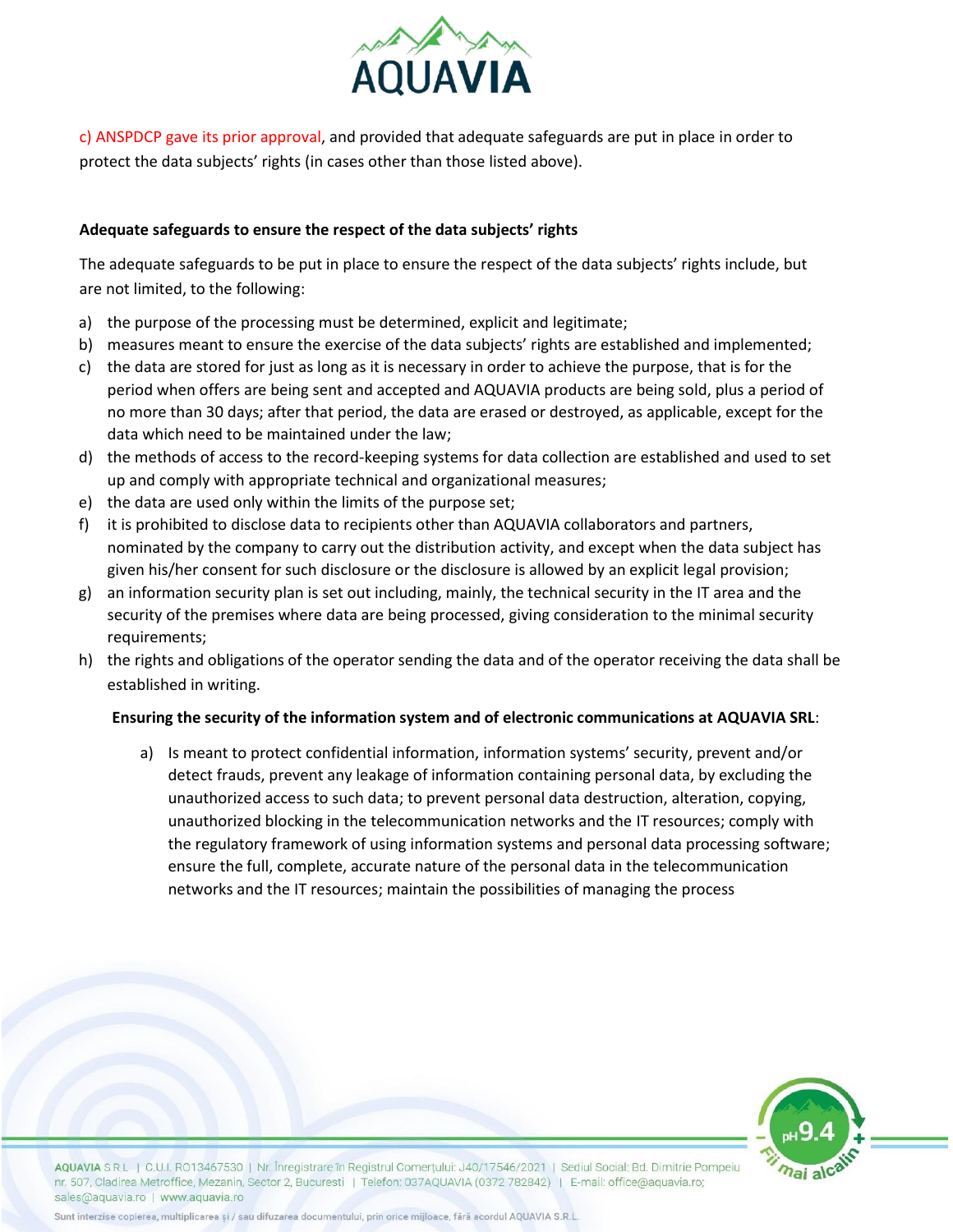

of personal data processing and storage, as well as protect the reputation of AQUAVIA SRL.

- b) Is meant to monitor the evolution of the threats related to IT systems, particularly logical risks (intrusion, blocking of services, etc.).
- c) Processing only covers traffic data and access data / transmission of correspondence; Content data shall only be accessed / monitored under duly justified exceptional circumstances and in the cases resulting from the need to comply with certain legal provisions.
- d) Employees are informed when being hired and whenever it is necessary, about how to use the internet and email connexion, as well as about the exceptions in place.

# **Duration of processing monitored data at AQUAVIA SRL**

To achieve the abovementioned purposes, AQUAVIA SRL processes data throughout the relation with the data subject and for the duration required by legal provisions

After completing the data processing operations, for the purposes for which such data were collected, the data shall be archived by AQUAVIA for the time period set out in the internal regulatory documents, and after the storage period has expired, the data shall be destroyed as set out in the applicable procedure.

## **STANDARDS ON DATA PROCESSING AND PROTECTION**

Defining the standards on personal data processing and protection requires drafting a set of concepts, rules that describe the key requirements to be met both by AQUAVIA SRL as controller, and by its employees, with regard to personal data processing and protection.

The standards of AQUAVIA SRL regarding the personal data processing and protection are structured into 3 categories:

a) Ethical conduct standards;

b) Data processing standards;

c) Data audit standards.

After a time period of adjustment to the needs and requirements set out in the standards, the standards shall be reassessed and revised so as to meet an optimal level and, at the same time, be updated according to the latest additions and amendments made to the applicable legislation in the field of data processing and protection, and last but not least, to meet the requirements regarding the company's business strategic development.



AQUAVIA S.R.L. | C.U.I. RO13467530 | Nr. Înregistrare în Registrul Comertului: J40/17546/2021 | Sediul Social: Bd. Dimitrie Pompeiu nr. 507, Cladirea Metroffice, Mezanin, Sector 2, Bucuresti | Telefon: 037AQUAVIA (0372 782842) | E-mail: office@aquavia.ro; sales@aquavia.ro | www.aquavia.ro